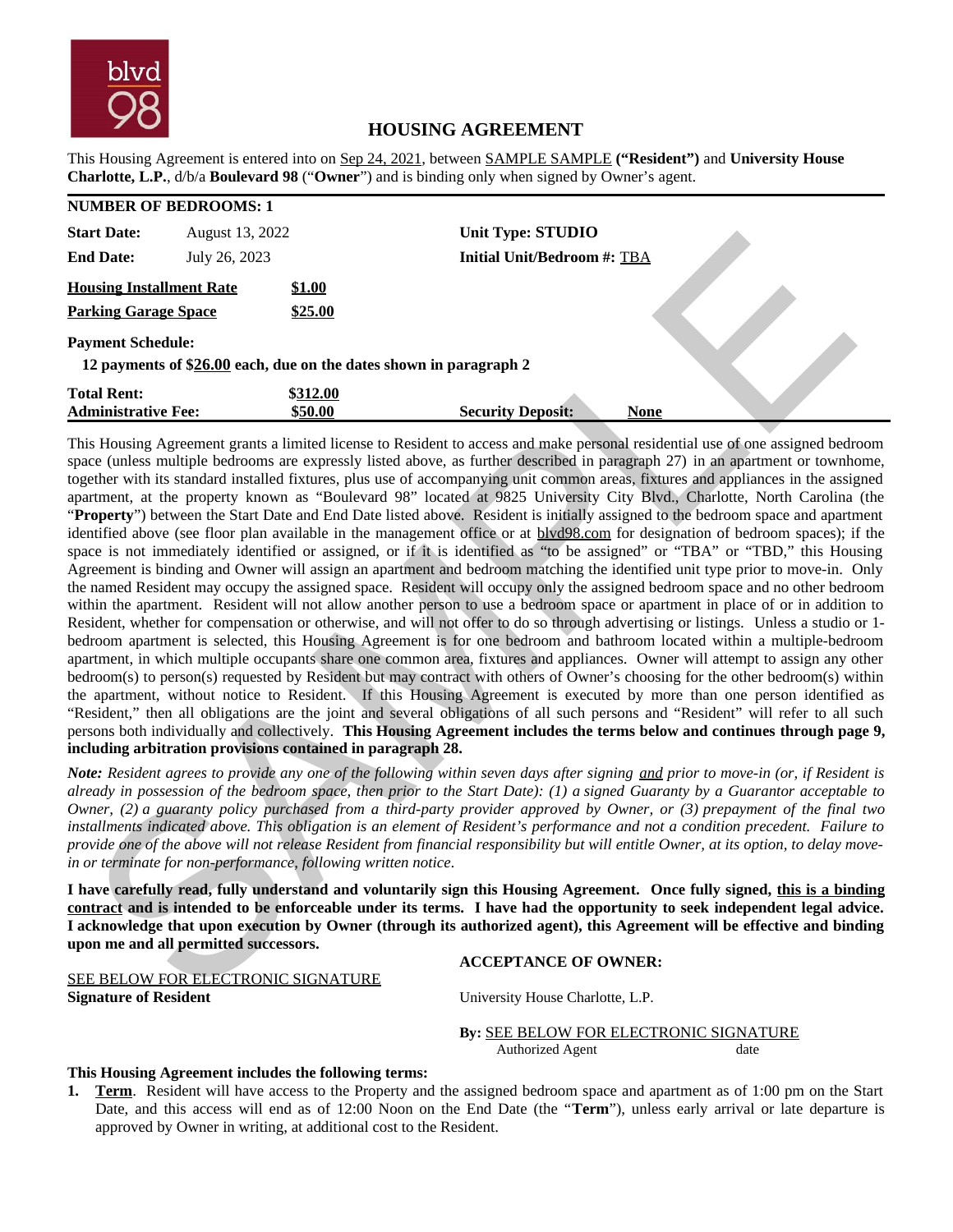**2. Payment.** Resident accepts financial responsibility for the full Term of the Housing Agreement, regardless of whether the assigned bedroom space is occupied for the full Term or at all. Resident agrees to make full and prompt payment to Owner according to the payment schedule specified below, without demand of Owner, together with all additional charges or fees applicable under this Housing Agreement. **The Total Rent stated above is a fixed price for the entire Term and is payable in equal installments for convenience; there is no proration or adjustment for any partial month of occupancy.** Payment may be made by personal check, money order or cashier's check, or in Owner's discretion by credit card, check card, electronic check, or by direct bank transfer, provided that Owner reserves the right to charge processing fees as appropriate for such payment methods. Cash will not be accepted. If any payment is returned unpaid, Owner may require Resident to make future payments by certified funds. Payment (including by mail) is deemed made only when actually received by Owner or its agent, subject to clearance of funds. Resident's payment obligation is a promise by Resident which is independent from all of Owner's and its agent's promises, duties and obligations, and is not subject to set-off. To cover Owner's added costs for **late payment**, each payment will be increased by a late charge of **5% of the unpaid rent or \$15**, whichever is greater, if any installment of rent is not paid in full within five days after its due date (i.e., on or before the  $6<sup>th</sup>$  calendar day of the month in which it is due), as allowed by North Carolina Code § 42-46. At Owner's option and without notice to Resident, but subject to applicable law, any amounts owed by Resident, including but not limited to late charges, returned check fees, damage or replacement costs, and any amount owed by Resident to Owner under a separate agreement, will be considered Rent under the terms of this Agreement. In the event any payment is past due, Owner may take legal action for possession and payment. To cover Owner's added costs for processing of payments that are dishonored or returned due to insufficient funds, noncompliant accounts or credit card chargebacks, each such payment will be increased by \$35 or the maximum amount allowed by law, whichever is less, as a returned payment charge, and will not be considered paid until valid payment has been received. Payment should be mailed or delivered to **Boulevard 98, 9825 University City Blvd., Charlotte, NC 28213**. Acceptance by Owner of any payment shall not constitute a waiver of Owner's right to terminate this Housing Agreement and/or claim any damages. Unpaid charges past due more than 30 days will also bear additional interest at the statutory rate, as allowed by law, from such date through the date of payment in full. nume payment in the critical continent in the critical continent in the critical continent in the critical continent in the critical continent in the critical continent in the critical continent in the critical continent

Payment will be due without proration as follows:

| $1st$ day of August 2022              | \$26.00 | $1st$ day of February 2023        | \$26.00 |
|---------------------------------------|---------|-----------------------------------|---------|
| 1 <sup>st</sup> day of September 2022 | \$26.00 | $1st$ day of March 2023           | \$26.00 |
| 1 <sup>st</sup> day of October 2022   | \$26.00 | 1 <sup>st</sup> day of April 2023 | \$26.00 |
| 1 <sup>st</sup> day of November 2022  | \$26.00 | $1st$ day of May 2023             | \$26.00 |
| 1 <sup>st</sup> day of December 2022  | \$26.00 | $1st$ day of June 2023            | \$26.00 |
| $1st$ day of January 2023             | \$26.00 | $1st$ day of July 2023            | \$26.00 |

- **3. Owner; Agent.** The Owner of the Property is University House Charlotte, LP. Owner has appointed The Scion Group LLC ("Manager") as its property management agent, authorized to act on behalf of Owner, including for purposes of service of process and receiving and receipting for demands and notice. Written correspondence to Owner or its agent should be mailed to: **9825 University City Blvd., Charlotte, North Carolina 28213**.
- **4. Assignments.** Apartment and bedroom space assignments are made, and may be changed, only by Owner or its agent. **Change requested by Resident:** Resident may request to change assignments to a different apartment. Such change requests by the Resident are only effective upon written approval by Owner in its discretion, subject to the following preconditions: (a) Resident must be in good standing under the Housing Agreement; (b) Resident must prepay a \$200 reassignment fee (refunded if the request is declined); (c) Resident and Owner must sign a written confirmation of the change in assignment, including Resident's agreement to pay the prevailing rate for the new assignment, pro-rated to the date scheduled for relocation; and (d) relocation must be completed within 48 hours or charges will apply on both spaces. **Change by Owner:** Owner reserves the right to relocate Resident to another equivalent bedroom space or apartment at the Property for any reason (*e.g.,* roommate conflict, urgent maintenance, etc.) upon at least three days' notice. In such case, if the new Owner-assigned space carries a lower rate, Resident's charges will be pro-rated and reduced accordingly; if the new Owner-assigned space carries a higher rate, Resident will continue to pay the rate under this Housing Agreement and will not be charged the higher rate. Failure to relocate within the time provided by Owner will be considered a material breach and may also result in charges applying for both spaces.
- **5. Termination; Subletting/Delegation.** Once this Housing Agreement is signed by Owner and Resident, Resident can terminate occupancy by providing written notice to Owner and by fully vacating the premises, **provided that in all cases Resident will remain fully responsible for the Total Rent that would have accrued under this Housing Agreement, through the end of the full original Term**. No exception can be made for financial hardship, academic changes, family matters, medical issues, roommate conflict or any other reason. Any charges associated with damage to a bedroom space,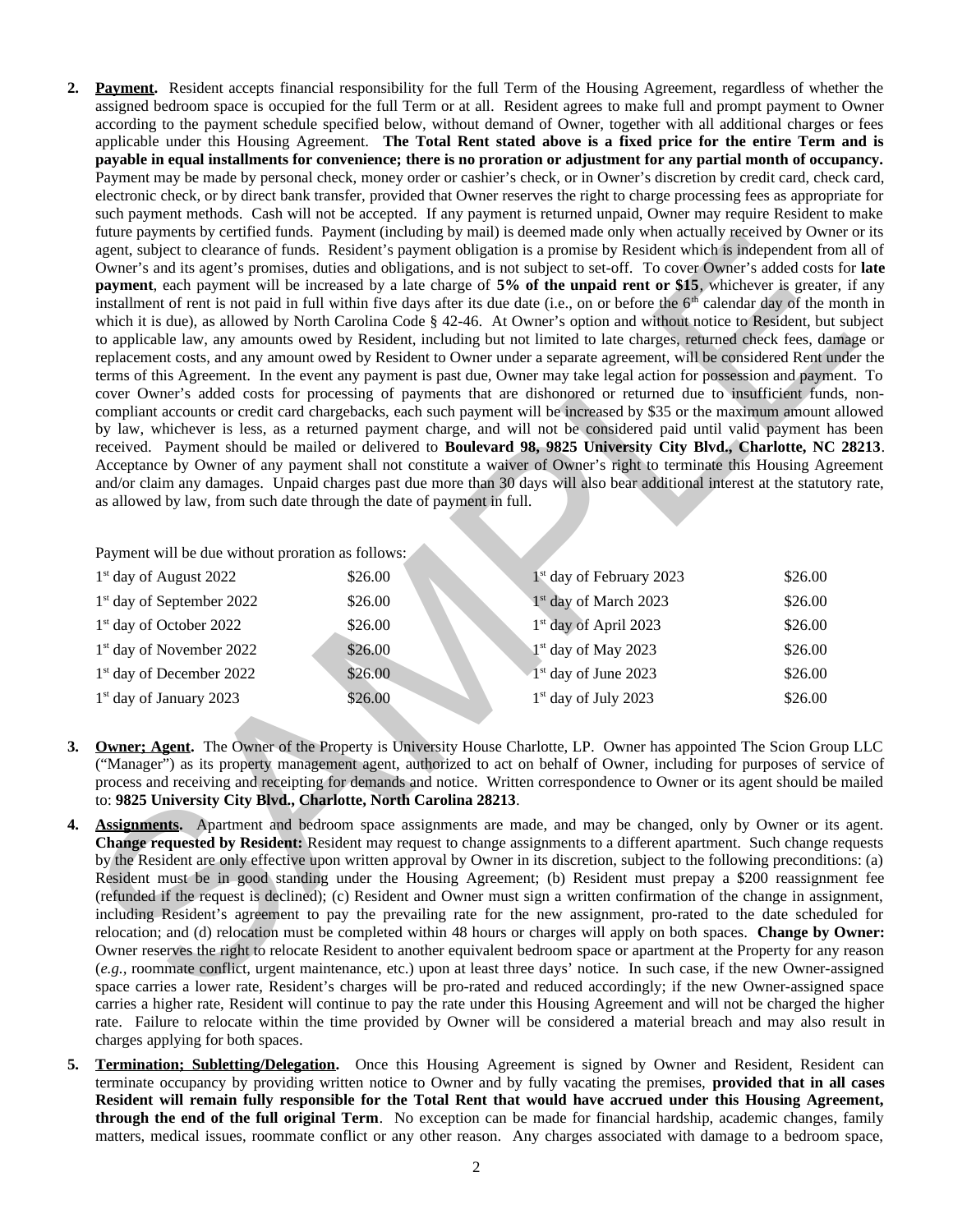apartment or the Property or Resident's failure to vacate completely upon termination, will be payable in addition to the foregoing amount. After such termination, Owner will use its commercially reasonable efforts to contract with other individuals for the use of all available bedroom spaces, including the bedroom space vacated by Resident; if and when all such available bedroom spaces at the Property are fully assigned and occupied and no bedroom spaces remain vacant, Resident will receive a credit equal to the remaining charges that would have accrued under this Housing Agreement, prorated from such date through the end of the original term hereof, less a \$200 cancellation/marketing fee which is in addition to all other charges provided herein. Resident understands that due to the nature of student housing, successful mitigation is highly unlikely; therefore, Resident will be responsible for remaining scheduled rent, subject to potential credit for mitigation as described above, and Owner may apply all prepaid amounts (if any) toward Resident's obligation. Resident may not assign or transfer Resident's interest in this Agreement, or any part hereof, nor sublet Resident's right to use the Property, apartment or bedroom space, or any part thereof, nor provide keys to any other person. However, in Owner's sole discretion, Resident may delegate his or her right to use the Property to another person pursuant to Owner's approved delegation form, signed by all parties, if Resident is in good standing under the Agreement and pays to Owner a delegation fee of \$200.

- **6. Move-in; Inspection; Delay.** Before Resident may access or occupy the premises, all required administrative fees, other annual charges and all installments then due must be paid in full with cleared funds and guaranty requirements satisfied . Prior to Resident taking possession of the assigned bedroom space (and any re-assigned bedroom space), Resident will conduct an inspection of the assigned bedroom space and apartment and will note on the Check-In/Check-Out Inspection Report ("Inspection Report") any defects, damage or other conditions observed, if not already identified by Owner on such report; upon completion and approval by Owner, the Inspection Report will become part of this Agreement. At the time of move-out, Resident is encouraged to inspect the bedroom space and apartment with Owner's representative by making an appointment during business hours at least 48 hours in advance. Within three business days following Resident's move-out (or, as applicable, following the move-out of all residents of an apartment) at the termination of this Agreement, or within a reasonable time if Resident moves out without notifying Owner, Owner will note the then-present condition of the assigned bedroom space and apartment, including all appliances and fixtures, and any damages incurred and/or extraordinary cleaning deemed necessary by Owner or extraordinary wear as determined by Owner. Resident will promptly pay all costs of restoring the bedroom space and apartment to the same condition upon move-in, less normal wear. Resident acknowledges that except as provided in the Inspection Report, each bedroom space and apartment are being delivered in "as-is" condition, and Resident's acceptance of the assigned bedroom space and apartment at the beginning of the Term constitutes Resident's acknowledgment that the bedroom space and apartment and all fixtures are in good repair and condition. Owner will not be responsible for any damages or consequences suffered by Resident as a result of Owner's inability to timely deliver possession of the apartment or assigned bedroom space to Resident on the anticipated Start Date; in such event, the rent payable will be abated until Owner renders possession and such delay will not extend or decrease the term or change the End Date. decrebed move, and bower may apply all preparations of any lower Resident's containing the most decrease of a state of a state of a state of a state of a state of a state of a state of a state of a state of a state of a s
- **7. Utilities; Amenities.** The following utilities are included in the Total Rent set forth in this Agreement: **water/sewer, gas, Internet access and trash disposal**. No refund or credit will be provided based on usage levels. Resident will be responsible, together and jointly with other residents of the Resident's assigned apartment as applicable, for arranging for and paying all charges associated with electricity, telephone and other utilities not listed above, and will promptly pay to the respective utility providers all such charges as they come due. **Failure by residents of an apartment to arrange for electricity billing from Duke Energy (**https://www.duke-energy.com/north-carolina/moving.asp**) in the name of one or more residents prior to the Start Date will obligate each resident (including Resident) to pay Owner an administrative fee of \$50 per electricity bill, per resident, in addition to the amount of each bill, until the billing is placed in the name of a resident.** Resident will not terminate, disconnect or otherwise interfere with any utility services or metering devices at the Property. Owner makes no representations and hereby disclaims any and all warranties, express or implied, with respect to any utilities provided, including but not limited to those warranties concerning merchantability and fitness for a particular purpose or use, whether made allegedly by Owner or its representatives or agents, whether in writing or otherwise, except as otherwise expressly stated in this Agreement. Owner does not warrant or guarantee the protection of Resident's privacy during operation of utilities, that such utilities will satisfy Resident's requirements, or that the operation of utilities will be uninterrupted or error free. Resident acknowledges and agrees that neither Owner nor its affiliates, agents, employees or representatives will be responsible to Resident for any non-economic, consequential, incidental, indirect or special damages, including incidental, economic or punitive damages, arising from breach of warranty, breach of contract, negligence or any other legal ground of action, or by reason of the use, discontinuation or modification of any utilities or the termination of any utilities, whether arising from Resident's use of (or inability to use) utilities, or otherwise, even if Owner has been advised of the possibility of such damage. In the event that any utility service proves defective, or is discontinued or terminated, Owner's and Manager's entire combined liability and Resident's exclusive remedy will be limited to a reimbursement of the approximate cost of that utility incurred by Resident, prorated by the day for each day the utility service proved defective, or was discontinued or terminated, for more than 24 hours. Resident agrees to indemnify, defend and hold harmless Owner and its employees, affiliates and agents, from any and all losses, claims, damages, expenses, other liabilities and causes of action of every nature, including attorney fees, which arise directly or indirectly in connection with: (i) violation by Resident of any laws, ordinances, regulations or rules regarding the utilities; or (ii) illegal or inappropriate use of the utilities. Any damage or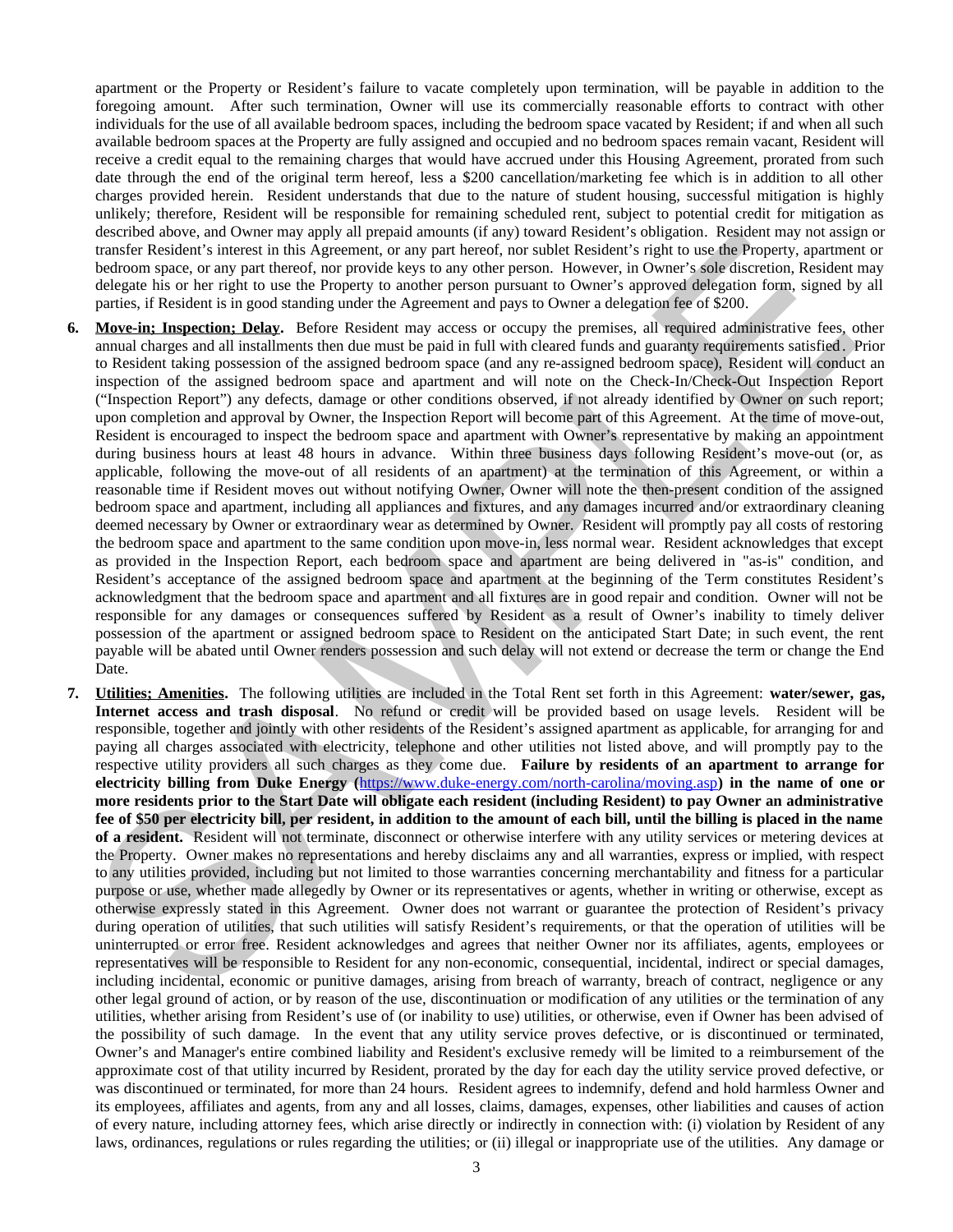loss to any utility devices during Resident's occupancy will be charged to Resident (and the other residents in the apartment, as applicable) at the replacement cost. Management will establish schedules and policies for the use of recreation facilities, amenities and other common spaces. Owner may add, remove, close (temporarily or permanently), upgrade or modify any of the recreation facilities, amenities or common spaces in Owner's discretion, without notice or compensation; provided that if this Agreement expressly includes a separate Amenity Fee, Resident's sole remedy will be limited to a pro-rata credit of such Amenity Fee for the period a covered amenity is closed or fully unavailable.

- **8. Required Liability Insurance; Personal Property**. During the full term of the Housing Agreement, Resident agrees to obtain and maintain at Resident's expense a policy of personal liability insurance (i.e., renter's liability insurance) from a licensed insurance carrier in the United States, with coverage of at least \$100,000 per occurrence at actual replacement cost, covering Owner's losses of any kind arising from fire, smoke or water and caused by Resident's negligence and/or by Resident's animal. The liability insurance requirement and the existence or limits of any such insurance will not reduce or supersede Resident's obligations under this Housing Agreement, except to the extent Owner charges and Resident pays for a waiver of this insurance requirement as provided below. Resident is not obligated to purchase insurance from any specific provider and may arrange its own personal liability insurance policy from any insurer of Resident's choosing meeting the requirements of this paragraph, in which case Resident agrees to provide written proof of the required personal liability insurance coverage, including causing Owner and Manager to be listed as named interested parties on such insurance coverage, by mailing the proof of insurance to P.O. Box 18999, Atlanta, GA 31126-1399. Owner will provide instructions prior to move-in for submitting proof of insurance or purchasing a compliant insurance policy; Resident's failure to comply with these insurance requirements will be a breach by Resident with Owner reserving its remedies but will not give Resident any right of termination. If Resident fails or chooses not to provide sufficient proof of compliant personal liability insurance to Owner by the Start Date, or if Resident's insurance is cancelled during the term of this Housing Agreement, then Owner may, at its option, waive Resident's obligation to provide such insurance and obtain its own coverage in Owner's name for the same limited risks (up to \$100,000 per occurrence from fire, smoke or water damage caused accidentally by Resident's negligence and/or by Resident's animal) at Owner's expense; in such case, Resident agrees to reimburse Owner at the cost of \$12.00 per installment as additional Rent during the remaining term of this Agreement, of which Owner will retain \$5.00 per installment as an administrative fee and use the remaining \$7.00 per installment to procure such insurance for itself. This waiver is not insurance, does not release Resident from liability for other damage or causes and does not cover Resident's personal property. Owner strongly recommends that Resident maintain insurance covering Resident's personal property or belongings, which Resident may elect to purchase. Neither Owner nor any of its employees, representatives or agents assumes any liability, directly or indirectly, for loss or damage to the personal property of Resident or others by fire, theft or any other cause. Any personal property remaining in the bedroom space and/or apartment at the end of the Term or after earlier termination of this Agreement will be considered abandoned by Resident and may be disposed of by Owner at the risk and expense of Resident, with Owner maintaining a landlord's lien for unpaid rent as provided by law. Owner will not be liable or responsible for storage or disposition of the Resident's personal property. If there are multiple individuals comprising Resident, then all references to and obligations of Resident in this paragraph 8 will apply to each such individual, separately. licensed insurance carrier in the United States. With coverage of a least 3100.000 per coverage and replacement a state of the United States of the United States of the United States of the United States of the United Sta
- **9. Responsibility for Damage. Resident is solely responsible for any damage, defacement or loss within the assigned bedroom space. All assigned residents of an apartment are jointly and severally responsible for any damage, defacement or loss to common areas, other parts of the facility, fixtures or appliances, except for the portion of damages over \$100,000 where it is finally established that Resident or one or more other residents of the apartment were solely at fault for the entire loss, in which case such person(s) will be solely responsible.** Resident is fully responsible for the conduct of Resident's guests, visitors, licensees and invitees ("Guests"), including without limitation harm to individuals or damage or defacement of any part of the Property or its fixtures or property of third parties (including other residents) by such Guests.
- **10. Prohibitions.** Firearms, weapons, explosives or illegal drugs of any kind are strictly prohibited anywhere on or about the Property, including individual apartments and bedroom spaces (except government-issued service weapons carried by duly deputized law enforcement personnel). No gas or charcoal grill, nor any other open flame cooking or heating device, may be stored or used on any balcony, deck and/or patio at the Property, except permanently installed community grills provided by Owner. Resident will, and will cause Guests to: (a) comply with all federal, state, county and city laws, ordinances and/or regulations, including without limitation those relating to controlled substances and alcoholic beverages; (b) not act in any way that endangers the Property or the safety of any person, or that is intended to facilitate criminal activity; (c) not engage in disruptive conduct or allow any noise loud enough to be heard outside the apartment or in neighboring apartments assuming doors and windows were closed; (d) not place or keep any trash outside of the apartment, including on any balcony, deck or patio; (e) not damage, take or possess any property belonging to others without express consent; (f) not tamper or interfere with smoke detectors, sprinklers or fire alarms; (g) not injure the reputation of the Property or its residents, (h) not act or fail to act in any way that would cause an increase in the rate of insurance at the Property; (i) not engage in any activity which interferes with or decreases the use and enjoyment of the Property by other residents; and (j) otherwise obey the Community Policies and other rules applicable to the Property. Any single violation of any of the foregoing will be considered a material breach of this Agreement and will be good cause for immediate termination of the Agreement with all applicable charges due.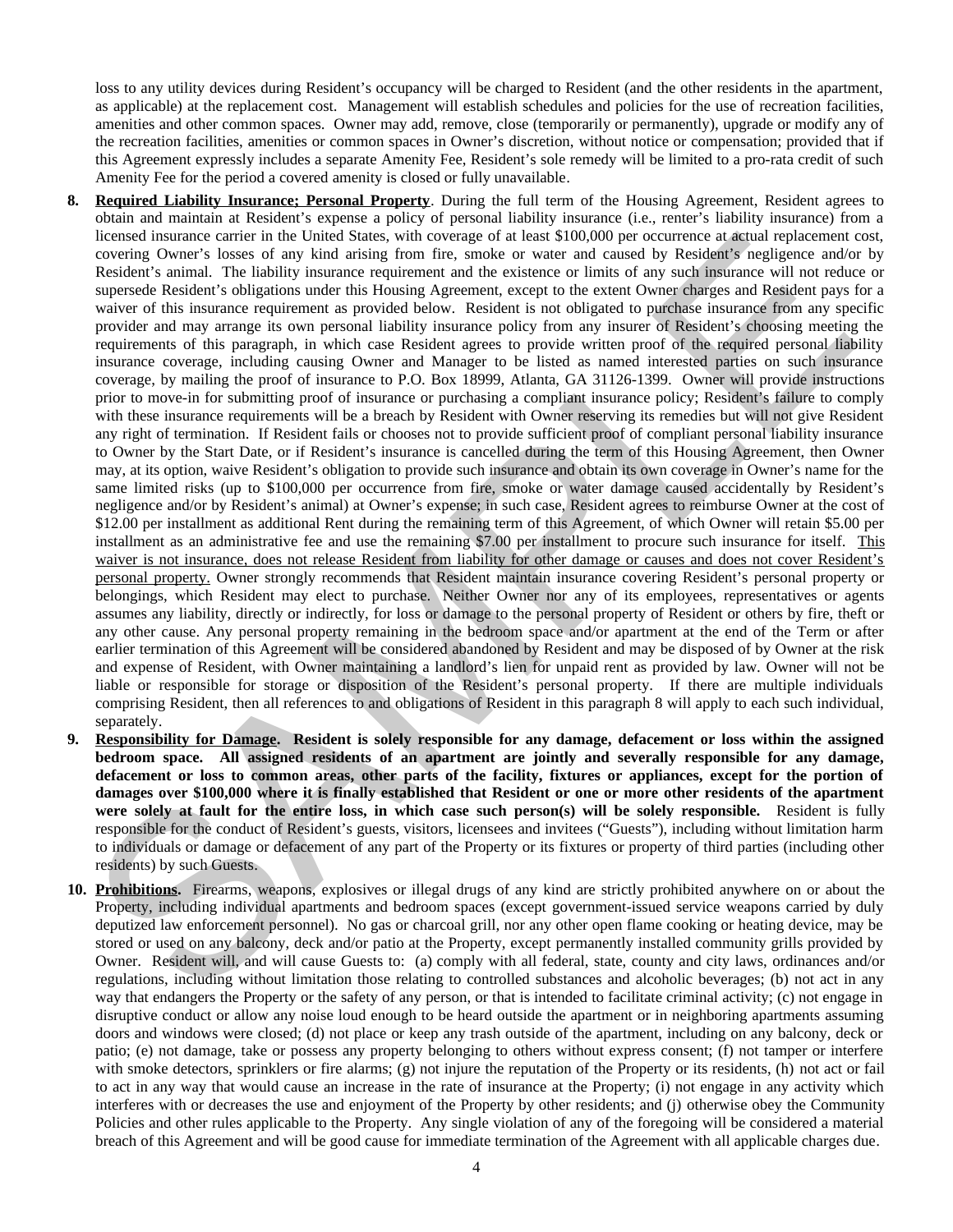- **11. Cleanliness and Safety; Entry.** Resident agrees to maintain the assigned bedroom space, the apartment and the common areas of the Property in a clean, safe and sanitary condition, to exercise all due care in the use of same, and to cooperate fully with the Property pest control program as requested. Resident will place all trash in provided receptacles and will be responsible for the cost of cleaning the interior or exterior of the apartment if not kept in sanitary condition. When outdoor temperatures are below 40 degrees Fahrenheit, Resident will keep the apartment's heat turned on to prevent frozen or burst pipes, including during vacations. When outdoor temperatures exceed 85 degrees Fahrenheit, Resident will keep the apartment's air conditioning turned on and set to a reasonable temperature to prevent mold or mildew growth, including during vacations. Owner and its agents, employees and contractors may enter any apartment and bedroom space to perform routine maintenance, inspections, showings and other ordinary functions, provided that Owner will provide advance notice to residents of an apartment before such entry. Owner reserves the right to enter an apartment and any bedroom space without prior notice (including a passkey and/or disarming the alarm or other means of entry if locks have been changed) for emergency maintenance or repair purposes, or when there is reasonable cause to believe that a situation exists that could cause danger to life, safety, health or property. Owner may confiscate any item deemed to cause a danger and is under no obligation to pay compensation for or to return such items.
- **12. Residential Use; Pets.** The bedroom space and apartment may be used solely for private residential purposes and for no other purposes. Resident may not carry on any business or other enterprise from the bedroom space or apartment, nor use any Owner-provided Internet connections for business purposes. Resident may place no signs, placards or other advertisement of any character in the bedroom space or apartment, nor display anything in an apartment or bedroom space that is visible from outside the Property or the apartment. Resident may not store at the Property or connect to a Property electrical outlet any mobility device owned by a third party. Pets are permitted in or about the Property only in specified building areas as Owner may in its discretion permit, in each case only following Owner's signature on a Pet Addendum for a single dog or cat per designated apartment, which requires payment of a mandatory fee. All other pets are prohibited anywhere on the Property, except fish in small tanks to the extent approved by Owner in its sole discretion. Violation of the pet policy will subject Resident to deep-cleaning and daily administration fees in Owner's discretion and may be considered as a termination of this Housing Agreement by Resident with fees due and accelerated (to the extent permitted by law) as provided in paragraph 5.
- **13. Guests; Occupancy Limits.** No more than one person may occupy a bedroom space, except for minor children for whom the Resident is the parent or legal guardian (further subject to apartment occupancy limits), with Owner's consent and with consent of apartment-mates as applicable. If Resident desires to have an Overnight Guest (any person staying in the Resident's assigned bedroom space or apartment for more than three total nights in any 30-day period), then Resident must register the Overnight Guest(s) with Owner. Resident may not have Overnight Guest(s) for more than three consecutive nights, nor for more than six total nights in any 30-day period. In the event any unregistered or unauthorized Overnight Guest(s) are identified to be in or using an apartment or bedroom space, Owner may assess against the Resident a fee of \$60 per night, in addition to the right of Owner to declare Resident in material breach of this Agreement and pursue other available remedies. Although Resident may have Guests from time to time, Owner reserves the right to restrict the number of persons permitted in or about an apartment at any time in Owner's discretion, to protect safety and the quiet enjoyment of other residents. Guests may park only in designated guest parking areas, if any, and no Guest's vehicle may remain at the Property for more than three days. rounds mantenance, mass<br>considerably another such that y towar research and the order of many the<br>considerably and the considerably and the considerably and the search and<br>consider the such the such and the such another s
- **14. Parking.** If "garage parking" is selected as an option on page 1, Owner grants to Resident a non-exclusive, undivided limited permit to use any one non-reserved parking spot at any given time in the Property's parking garage or resident surface lot (subject to handicap parking restrictions) for the sole purpose of parking one personal, non-commercial vehicle, and for ordinary access to and from such parking lot over marked driveways. The parked vehicle must be properly registered and licensed and may not create a safety hazard. Vehicles improperly parked or appearing abandoned may be towed at the vehicle owner's expense. This paragraph creates a limited use license and not a bailment. Resident assumes all risk and responsibility for damage to the vehicle and any personal property contained in it, and the vehicles or other personal property of others, in connection with any use of parking areas. Unauthorized or improperly parked vehicles will be towed at the risk and expense of the vehicle owner. Owner is not responsible for any damage to vehicles or property contained in vehicles. Owner reserves the right to revoke or restrict parking rights in the event Resident violates this paragraph or the Agreement.
- **15. Smoking.** Smoking or vaping inside any apartment, hallway, elevator, breezeway, stairwell, balcony, patio or other indoor or adjacent area by Resident or his or her guest(s) is prohibited. In the event that Resident or any guest smokes, burns candles, burns incense or engages in any other activity which could result in particles and/or smoke which tend to cause staining or odor on walls, carpets or other portions of the premises, soiling of ductwork that could require duct cleaning or a persistent odor in the apartment that necessitates the removal of carpet and padding despite an apparent clean appearance, all such damage and repair cost will be considered extraordinary damage beyond normal wear and tear and is the responsibility of the Resident. Therefore, Resident agrees that **any** smoking indoors will subject the resident(s) to a minimum deep-cleaning fee of **\$250**, plus any additional costs of cleaning or repair in connection with smoking or other smoke-related damage.
- **16. Maintenance, Alteration and Repair**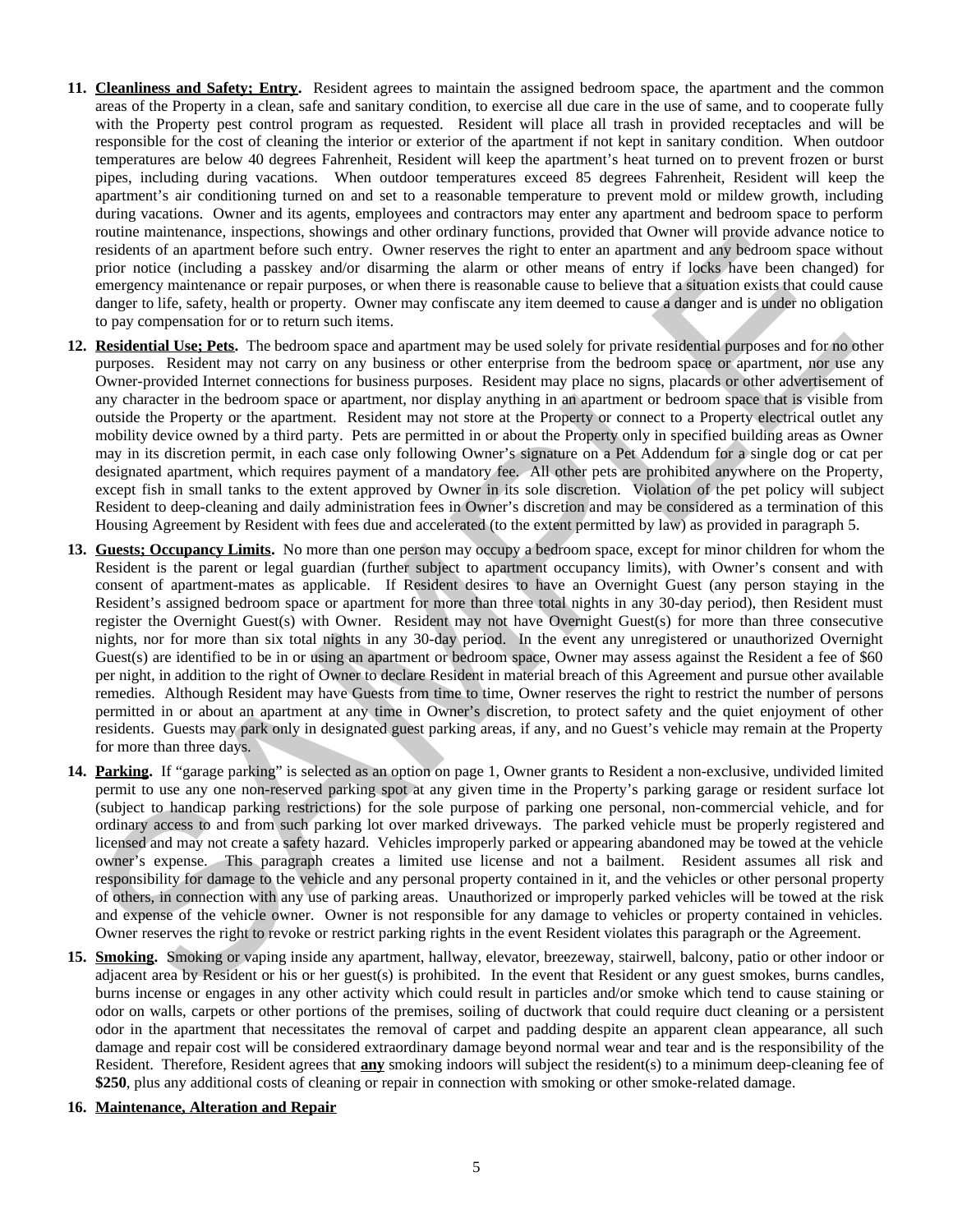- (a) Resident is responsible for and agrees to take good care of the premises, fixtures and all common areas. Resident may not remove any of Owner's property and will not perform any repairs, upgrades, painting, wallpapering, electric changes or other alterations of the premises without prior written consent from Owner. Resident will be responsible for damage from waste stoppages caused by foreign or improper objects or improper use in lines serving bathrooms, damage to fixtures, appliances, doors, windows, screens, damage from water faucets left on or from doors left open, and repairs or replacements to alarm devices necessitated by misuse or damage by Resident and/or guests. Extraordinary appliances or furnishings such as satellite dishes, hot tubs, pool tables, water beds or high utility-consuming devices may not be installed or placed on the premises or anywhere at the Property without Owner's prior written consent, in its sole discretion.
- (b) In the case of a malfunction of any utilities or damage by fire, water or similar cause, or any water leak, suspected mold or microbial growth, electrical problem, broken glass, broken lock or any other condition that Resident reasonably believes poses a hazard to health and safety, Resident must promptly notify Owner in writing. Owner will act with reasonable time and diligence in making repairs and reconnections; Resident may not withhold or reduce payment of rent or other charges during such time. Maintenance and repair requested by Resident will generally be performed between 8am and 8pm, unless the work is considered an emergency, in which case work may take place at any time. Owner may temporarily disconnect equipment or utilities to avoid property damage and/or to perform repairs requiring such interruption, in Owner's sole discretion. Owner will not be liable for any inconvenience, discomfort, disruption or interference with Resident use of the premises because of ongoing repairs, alterations or improvements to the premises, the apartment or the Property.
- (c) Following move-in, Resident is responsible for providing and changing all light bulbs and batteries (for smoke detectors and remote controls) in the assigned apartment. A written maintenance report requesting assistance in changing these items may be submitted for maintenance staff assistance, with extra charges payable by Resident as applicable per Owner's published rates. From time to time, maintenance staff may enter the assigned apartment with or without notice to inspect and change furnace filters and to provide pest control.
- **17. Management; Community Policies.** Owner may retain employees and management agents from time to time to manage the Property, and Owner's agent may retain other employees or contractors. Resident, on behalf of himself or herself and his or her Guests, agrees to comply fully with all directions from Owner and its employees and agents, and the rules and regulations (including all amendments and additions thereto, except those that substantially modify the Resident's bargain and to which Resident timely objects) as contained in this Housing Agreement and the Community Policies of the Property. **The Community Policies are available at http://blvd98.com/policies.pdf or on request from the management office and are considered part of this Housing Agreement.**
- **18. Breach by Resident.** Upon any breach by Resident of this Housing Agreement or a prior agreement between Resident and Owner or its affiliates, including community policies, Owner may without separate demand or notice except as provided by law, and in addition to other lawful remedies, do any one or more of the following: (i) collect any charge under this Housing Agreement or community policies, including reimbursement for costs of collection; (ii) terminate this Housing Agreement and/or Resident's right to occupy the premises, and/or institute an action for eviction; (iii) sue to collect all past due charges and/or unpaid rent and other charges which would become due through the End Date or until the bedroom space and all other bedroom spaces at the Property have been filled, with recovery by Owner of any discrepancy in rent rate and any expense incurred in obtaining the new resident contract; (iv) report any information to credit reporting agencies. Without limitation, Owner may terminate this Housing Agreement for non-payment of rent or other charges, or upon any conduct by Resident that is prohibited by or in breach of this Agreement, or if, in the reasonable judgment of Owner, continued residency will or may be detrimental to the educational process or the health, safety and/or welfare of the other residents of the Property or any of the Property's personnel. Upon any termination as described in this paragraph: (a) Resident must fully vacate the bedroom space and apartment (including removing all personal belongings) within the time provided in the written notice given by Owner, and will have no further use of or access to the Property, the assigned apartment or bedroom space; and (b) Resident will be fully responsible for all rent and other charges as if the Agreement had been terminated by Resident as described in paragraph 5. Owner's termination for breach will not limit Owner's claim for damages resulting from Resident's breach of the Housing Agreement. Owner's acceptance of rent or other payment following notice to vacate or during the pendency of a legal action will not waive or diminish Owner's rights under this Housing Agreement or statutory law unless separately and expressly agreed by Owner. discretion.<br>In the case of a malfunction of any utilities or damage by fire, water or similar cases, or any sears leak, suspected<br>or microbal growth, cictation plots, because the best book or any other considers at Residen
- **19. Assumption of Risks; Liability.** Resident ASSUMES ALL RISKS associated with use of the Property, and to the full extent permitted by law, agrees to hold harmless, release, defend and indemnify Owner and its affiliates, members, partners, officers, agents, management company and its and their respective employees ("Released Parties") from all loss, liability and/or claims for injury, illness or death to persons or damage or theft to property arising in whole or in part from: (i) the negligent acts, omissions or intentional wrongdoing of Resident or his/her Guests; or (ii) the use, occupancy, presence at or other interaction with the Property or any part or contents thereof by Resident or his or her Guests, including without limitation those injuries and damages caused by a Released Party's alleged or actual negligence or by breach of any express or implied warranty. The Released Parties will not be liable for injury, damage or loss caused by criminal conduct of other persons, including theft,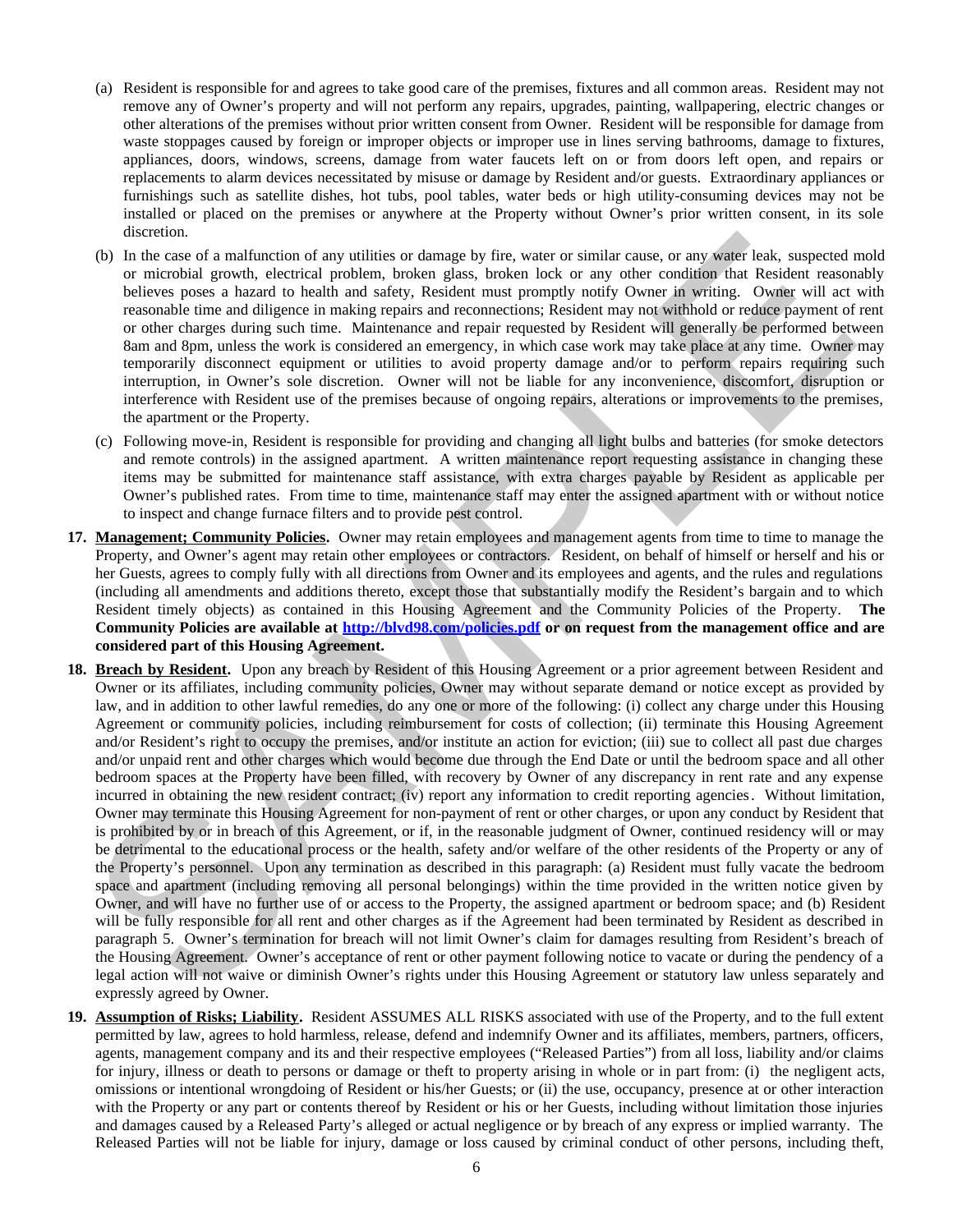assault, vandalism or other acts of third parties. Resident agrees to indemnify each Released Party for any injuries to Resident or any Guest or other person or property that arises in connection with occupancy or use by Resident or any Guest of Resident. Resident further agrees to reimburse, indemnify and hold harmless Released Parties from any and all claims, lawsuits, actions, costs, damages (including liquidated damages as specified) or losses, including reasonable attorneys' fees and costs and expenses, that a Released Party incurs or may incur as a result of any breach of this Agreement by Resident. The forgoing will be binding to the fullest extent permitted by law.

- **20. Safety Precautions.** Resident acknowledges that neither Owner nor any of its agents, employees or representatives has made any representations or warranties, either written or oral, concerning the safety of the Property, the bedroom space or any apartment, or the effectiveness or operability of any security devices or safety, health or security measures at the Property, the bedroom space or any apartment. Resident acknowledges that Owner neither warrants nor guarantees the safety or security of residents or their Guests against any criminal or wrongful acts of third parties. Resident and his or her Guests are responsible for protecting their own respective person and property and hereby release Owner and its agents, employees and representatives for any and all damage to person and property. Owner's safety measures are neither a warranty of safety nor a guaranty against crime or of a reduced risk of crime. Resident acknowledges that security devices or measures may be changed or removed by Owner without notice or compensation, and/or may fail or be thwarted by criminals or by electrical or mechanical malfunctions. Therefore, Resident acknowledges that he or she should not rely on such devices or measures and should take steps to protect himself or herself and his or her existing property notwithstanding these devices. Resident agrees to immediately notify Owner's representative of any malfunctions involving locks and life-safety building components. Should Resident become seriously injured or imperiled at the Property, Resident authorizes Owner and its agents to call 911 Emergency at Resident's expense, without legal obligation to do so.
- **21. Abandonment.** If the assigned bedroom space or an apartment is abandoned or Resident's right to use them has been terminated, Owner may, without notice, secure the bedroom space and/or apartment with new locks, store or dispose of any personal property left in the bedroom space or apartment by Resident or Resident's Guests, and re-assign the bedroom space and/or apartment to others for use. Any such abandoned property or personal possessions shall be stored and disposed of by Owner in accordance with North Carolina law. Owner, in its sole reasonable discretion in accordance with applicable law, will determine when a bedroom and/or apartment is abandoned, which may take into consideration any one of the following: the removal of personal property from the bedroom space other than in the usual course of continuing use, the failure to pay housing charges or other charges, discontinuance of any utility service, and failure to respond to any notices, phone calls, or correspondence from Owner or its representatives.
- **22. Vacating at End of Term; Renewal.** This Housing Agreement does not automatically renew, and Owner is not obligated to renew it. Owner reserves the right to contract with others for the premises at any time, for occupancy commencing after the End Date. Upon termination or expiration of this Housing Agreement for any reason, Resident will immediately vacate and relinquish the bedroom space and entire apartment, and all of Owner's fixtures, in a clean and sanitary condition, including removing all trash. Resident will pay all utility and service bills to the bedroom space and apartment (except those provided by Owner as specified in this Housing Agreement) and cancel all utility accounts in the name of Resident. Resident will return to Owner all keys issued to Resident by Owner. If all keys issued to Resident are not returned promptly to Owner, Resident will pay all costs associated with re-keying or reprogramming locks for the bedroom space and/or apartment, along with the cost of replacement of all keys. If Resident fails to vacate the bedroom space and apartment by the end of the Term or upon earlier termination of the Agreement, Resident will pay agreed holdover charges equal to three (3) times the daily prorated housing charges during the Term (but not more than the amount provided by law), plus associated expenses, including attorneys' fees. In no event after termination or expiration of this Housing Agreement will it be deemed to have been renewed or extended. aparment, or the effectiveness or operability of any security devices as a step; beinfo as earling and the effectiveness of a single and the effectiveness of a single and the effectiveness of the constrained and the effect
- **23. Renewal of Residency**. If this Housing Agreement is a renewal of Resident's residency at the Property to follow the expiration of another valid agreement with an End Date that is no more than one day earlier than the Start Date of this Housing Agreement, then: (a) the Start Date of this Housing Agreement will be deemed to take place simultaneously with the expiration of the prior agreement, so that this Housing Agreement begins immediately upon the expiration of the term of the prior agreement; and (b) if Resident is assigned by Owner to a different apartment or bedroom for the new term under this Housing Agreement, Resident agrees to relocate promptly to the newly assigned space and to relinquish occupancy of the prior space on the date specified by Owner.
- **24. Casualty Loss.** If in Owner's reasonable judgment the premises or the Property is materially damaged by fire or other casualty, Owner may terminate this Housing Agreement within a reasonable time after such determination, by written notice to Resident, in which case Owner will refund prorated, pre-paid rent and all deposits less lawful deductions unless Resident and/or Resident's guest(s) caused the casualty, in which case all funds on account will be applied to all applicable charges related to the damages and Resident will be responsible for the balance of all charges for repairs. If following a fire or other casualty Owner does not elect to terminate this Housing Agreement, Owner will rebuild the damaged areas within a reasonable time, and during such reconstruction, Resident will be provided a reasonable rent reduction for the unusable portion of the premises unless Resident and/or Resident's guest(s) caused the casualty.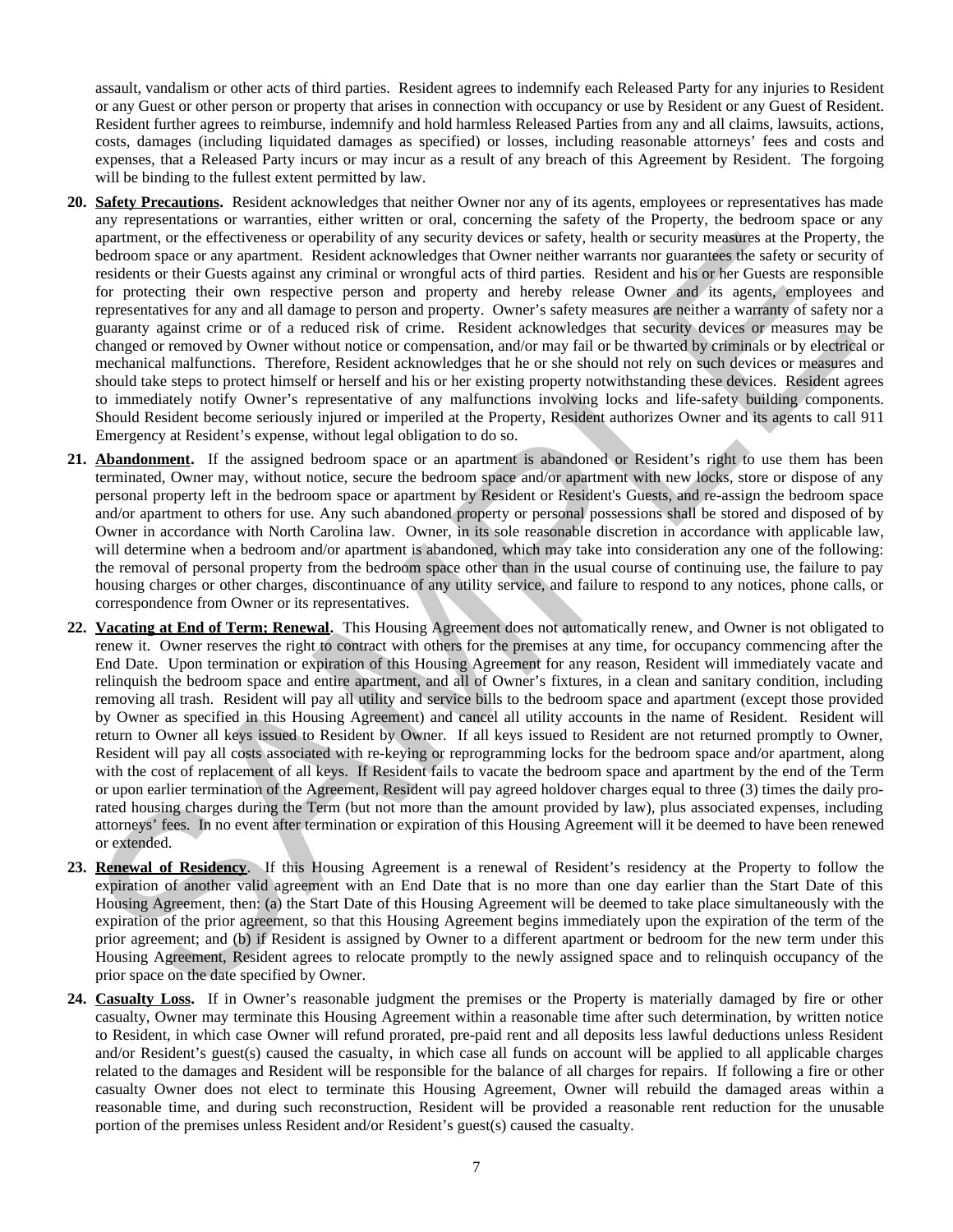- **25. Guarantor Information, Notice.** Owner reserves the right to notify any Guarantor of any action taken or notice given with regard to Resident under this Housing Agreement. If Resident or Guarantor has supplied information by means of an application for residency, guaranty of payment or other documentation, Resident and Guarantor, as the case may be, represent that such information is true and correct and given voluntarily and knowingly. Owner and its management agent reserve the right to release any such information and/or Resident's account history to law enforcement, government officials, lenders and prospective purchasers of the Property.
- **26. Use of Likeness**. As part of the consideration for this Housing Agreement, Resident authorizes Owner and its affiliates to make photographs and video recordings of Resident in community and resident amenity areas, and irrevocably grants Owner and its affiliates a royalty-free license to use Resident's image and likeness for all lawful purposes, including promotional purposes in advertising, video, web, social media and other formats.
- **27. Multiple Bedroom Spaces.** If this Housing Agreement expressly identifies more than one bedroom space in a multi-bedroom apartment as assigned to Resident on page 1, then: (a) references to a "space" or "spaces" will be deemed to refer to all of the spaces assigned to Resident, or to the entire apartment if all of the bedrooms in an apartment are assigned to Resident; and (b) if Resident is assigned fewer than all of the bedroom spaces in an apartment, use of common areas will continue to be shared with other residents of the apartment and any calculation of Resident's share of any charges assessed pro rata to all residents of an apartment will be made by dividing the number of bedroom spaces assigned to Resident by the total number of occupied bedroom spaces within the apartment.

### **28. DISPUTE RESOLUTION; MANDATORY ARBITRATION; CLASS-ACTION WAIVER.**

- (a) Claims Subject to Arbitration. Except as expressly provided below, the parties agree that to the fullest extent permitted by applicable law, any dispute arising out of or relating in any way to this Agreement or a similar prior agreement, the Property or the relationship between Resident and Owner or Manager (including matters occurring prior to the date of this Agreement and disputes also involving third parties) (collectively, "Claims") will, at the election of either party, be resolved by arbitration, including any dispute about arbitrability, such as scope and enforceability.
- (b) Arbitration Process. Any arbitration will be conducted pursuant to the applicable rules (the "Arbitration Rules") of the American Arbitration Association, as modified herein, to the extent such modifications are not prohibited by the Arbitration Rules. The arbitration will be conducted in Charlotte, North Carolina. The parties will select a single arbitrator, but in the event that the parties are unable to agree, the arbitrator will be appointed pursuant to the Arbitration Rules. The arbitrator will be a practicing attorney with significant expertise in litigating and/or presiding over cases involving the substantive legal areas involved in the dispute. The parties to the arbitration will not request, and the arbitrator will not order, that any discovery be taken or provided, including depositions, interrogatories or document requests, except to the extent the amount in controversy exceeds \$50,000. The arbitration will be concluded within three months of the date the arbitrator is appointed. The arbitrator's findings, reasoning, decision, and award will be stated in writing and based upon applicable law. Judgment on the arbitration award may be entered in any court having jurisdiction. In the event that the arbitration results in an award which imposes an injunction or contains a monetary award in excess of \$100,000, the award will be reviewable on appeal initiated by filing notice of appeal with the AAA office within 30 days of the award, governed by the AAA Optional Appellate Arbitration Rules and conducted by a panel of three new arbitrators, ruling by majority, under the procedure for appointment from the national roster of arbitrators. Unless the applicable Arbitration Rules require otherwise, arbitration fees and costs will be shared equally by the claimant(s) and respondent(s), respectively, in any arbitration proceeding. Should the AAA be unavailable, unable or unwilling to accept and administer the arbitration of any claim under these arbitration provisions as written, the parties will agree on a substitute arbitration organization, such as JAMS, that will enforce the arbitration provisions as written. *Because this Agreement memorializes a transaction in interstate commerce, the Federal Arbitration Act governs the interpretation and enforcement of these arbitration provisions. More information about arbitration, including the Arbitration Rules, is available at www.adr.org or by calling 1-800-778-7879.* and its affiliates a regular space. This biseaks of all listens for all listens for all listens in chiral party and a structure party in the system in a multi-between the multi-between the multi-between the multi-between
- (c) Claims Excluded from Arbitration. The following matters will not be subject to arbitration but will instead be adjudicated in the courts of Mecklenburg County, North Carolina or such other court in which jurisdiction and venue are proper: (a) an action for possession or for injunctive remedies provided under applicable landlord-tenant laws or to enforce intellectual property rights; (b) a suit by Owner or its assignee for collection of amounts owed by Resident under this Agreement; and (c) any claim or dispute for which applicable law (as determined by a binding court decision) or the applicable arbitration rules do not permit arbitration and require adjudication in a specific civil court. Matters within the jurisdiction of an applicable small claims court may also be brought in that court in lieu of arbitration.
- (d) Right to Opt Out of Arbitration. RESIDENT MAY OPT OUT OF THE FOREGOING ARBITRATION PROVISIONS BY SENDING EXPRESS WRITTEN NOTICE (VIA CERTIFIED US MAIL OR RECOGNIZED COURIER SERVICE) ELECTING TO OPT OUT OF ARBITRATION PROVISIONS, WITHIN 30 DAYS OF RESIDENT'S EXECUTION OF THIS AGREEMENT, to: The Scion Group, Attn: Legal Department, 444 N. Michigan Ave., Suite 2600, Chicago IL 60611. Resident will continue to be bound by any other arbitration provision Resident did not out opt of.